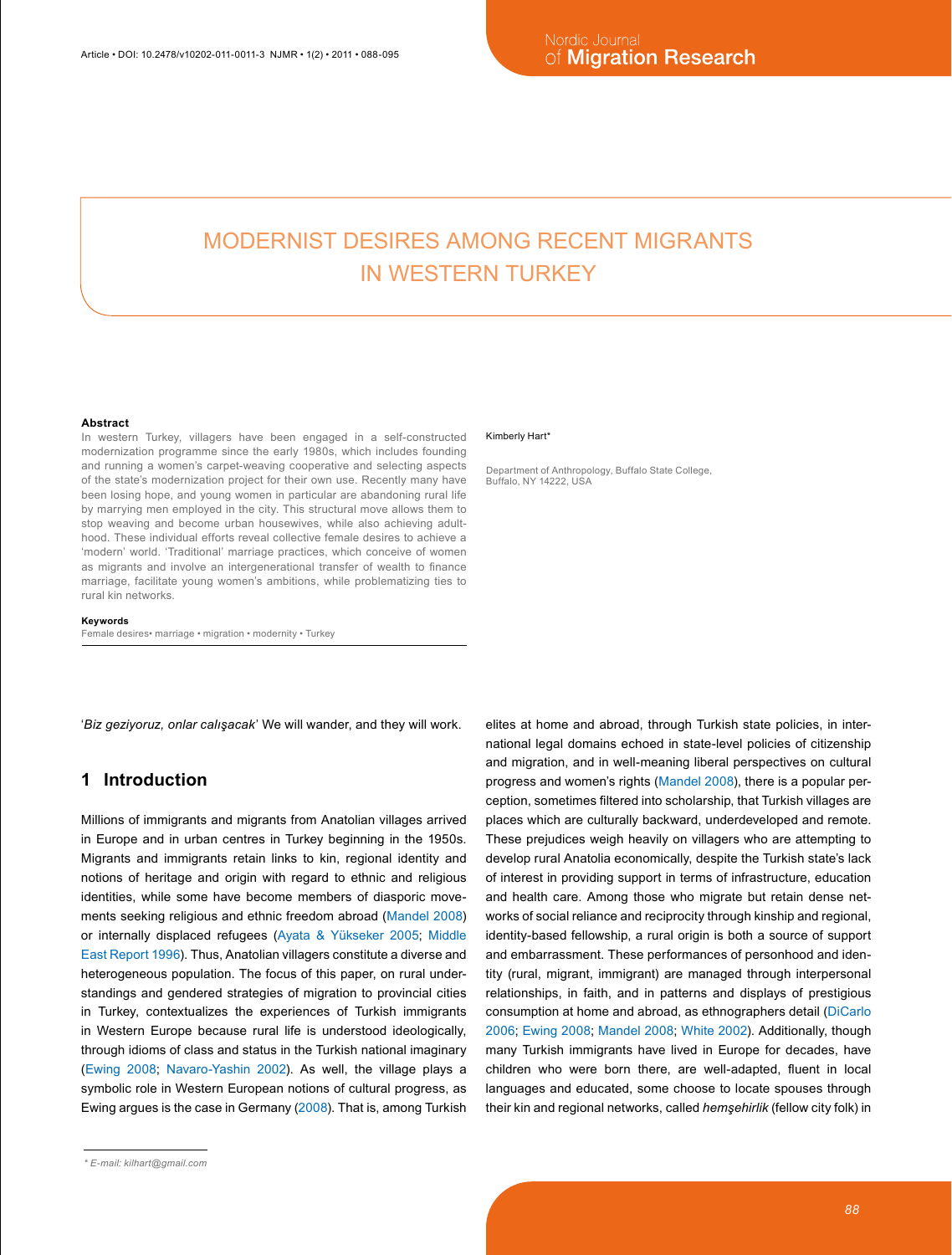Turkish [\(DiCarlo 2006\)](#page-6-1). The introduction of new migrants in Europe through 'chain migration' seems likely to continue through these paths of marriage, meaning that the Turkish immigrant population is being renewed by people who are from or have vibrant links with villages ([Timmerman 2006\)](#page-7-5).

I have conducted research in a Sunni village in the western Anatolian region of the Yuntdağ, north of Manisa and south of Bergama, since 1998, when I made my first visit, followed by ethnographic fieldwork in 2000–01, and short visits in 2002, 2003, 2004 and 2008. In 2008, I found that individuals and families have begun to migrate in greater numbers than ever in the history of the village. Considering millions who migrated to urban areas in Turkey and those who emigrated, most famously those who joined the *Gastarbeiter* program in Germany, villagers from the Yuntdağ region have had an unusual experience: they did not migrate *en masse*. From Örselli, a village of ninety households, only one family left in the 1970s for France. Interestingly, one branch of this family returned to Turkey after twenty years to settle in Manisa, the closest city to their former village. When I conducted research in 2000–01, a woman in her thirties who had married her first cousin from her natal village while in France insisted that they return to the village to find a better life than the one they had either in France or in Manisa. This was because, as she explained, her husband had lost his job and they had a village family home, where they could live rent and tax-free. Considering the financial burdens of urban life, their move back seemed reasonable. Yet this family was an exception. One reason most others did not join them was because the village was the base of a women's carpet-weaving cooperative, founded in 1982, a member of the DOBAG project (*Doğal Boya Araşıtrma ve Geliştirme Projesi*, natural dye research and development project). The project was founded by a German chemist, Harald Böhmer, with a grant from the German government for helping Turkish villagers economically develop and create a sustainable rural life, and thereby not migrate to Europe. Until recently the project increased household income and provided some degree of empowerment for female weaving members. However, after 2003 the cooperative began to suffer a decline. It was not merely the loss in leadership after the death of the director, but disappointment over the emergence of socioeconomic differences and the struggles of living in rural places neglected by the state, which caused them to consider migrating. As a result, many have chosen to leave. In 2008, I began to consider this new development and found that the villagers categorize migrants into two groups: women who marry men in nearby cities, and young families with children who leave for the city.

#### **2 The problem of the village: Ideology**

In popular Turkish representations, migrants are simultaneously fascinating and terrifying because they carry on their bodies a world which urban dwellers believe they have left behind ([Ewing](#page-7-2) [2008](#page-7-2)) or which, due to differences in class, they never experienced. Their clothes, foods and practices, their every physical movement, embodies a rural life, pointing to a difference in outlook and values ([Erman 1998:](#page-6-2) 155; Göle 1996; [Shankland 1999](#page-7-6): 134; [Stokes 1997](#page-7-7)). As Erman remarks, '[t]he squatter community symbolizes not only an oppressive social environment but also a rural society that is backward, vulgar, uncultured, and uneducated' [\(1998](#page-6-2): 158). As one friend, a member of an elite family in Istanbul, noted, 'villagers are weird.' He feels embattled and overwhelmed by the masses of formerly rural migrants in the city, who, as many say, have turned Istanbul, the former capital of the Ottoman Empire, into a 'big village.' This reaction to rural people as ethnicized others is not limited to Turkey: it is characteristic of a theoretical deployment of identity to contain and manage diverse populations ([Mandel 2008](#page-7-0); [Yiftachel 1998\)](#page-7-8). As Pigg argues for Nepal, geographical configurations, defined through universalizing economic development policies, create ideologies of social categorization, of progress and modernity [\(Pigg 1992:](#page-7-9) 492). These attitudes, which connect social categories of personhood to geography, confine rural people as 'backward', *geri kafalı*, or 'the uncivilized', *terbiyetsizler*. In urban Turkey, contemporary attitudes toward the demonstratively rural or ethnic other continue to be characterized by this mixture of fascination and fear.

Villagers from Örselli are self-conscious of their own status as rural people, whether or not they have migrated, and they work to eliminate traces of 'tradition' from the discursive and material construction of their lives by intentionally forgetting and claiming that they have destroyed signs of the past ([Hart 2007\)](#page-7-10) which they associate with 'tradition'. The elision of the past is a widespread practice in Turkey, which was established as a new nation state in 1923 under a program of state-led modernization, westernization and secularization [\(Özürek 2006](#page-7-11); [Zürcher 2005](#page-7-12)), entailing a rupture with the Ottoman past. For this reason, amnesia and memory have become important foci in the ethnography of Turkey, explaining the mental effort to establish a Republic which would create a modern, progressive world disparaging and eliminating the old one ([Neyzi](#page-7-13) [2002](#page-7-13); [Özyürek 2007](#page-7-14); [Pfaff 1963](#page-7-15); [Yavuz 1999](#page-7-16)). In Örselli, villagers are beset by these categorizations of social difference whenever they are visited by rug tourists, dealers, journalists and researchers, who expect them to be quaintly, culturally authentic [\(Hart 2007](#page-7-10); Işık 2007). Trapped in the expectation that they should be something they reject, they strategically embrace cultural heritage to manage their production and sale of handwoven carpets of indigenous and traditional design. As they weave and sell carpets, which are marketed as 'revitalized tradition', they feel the weight of their apparent lack of modern development because their income is derived from these 'traditional' products. It does not help that visitors do not conceal their expectation that the village should be an example of 'traditional' Anatolian life, usually in their disappointed criticisms of satellite dishes, cell phones and other modern appliances, which villagers have been able to invest in because they have commodified weaving. Considering why and how they are deciding to leave their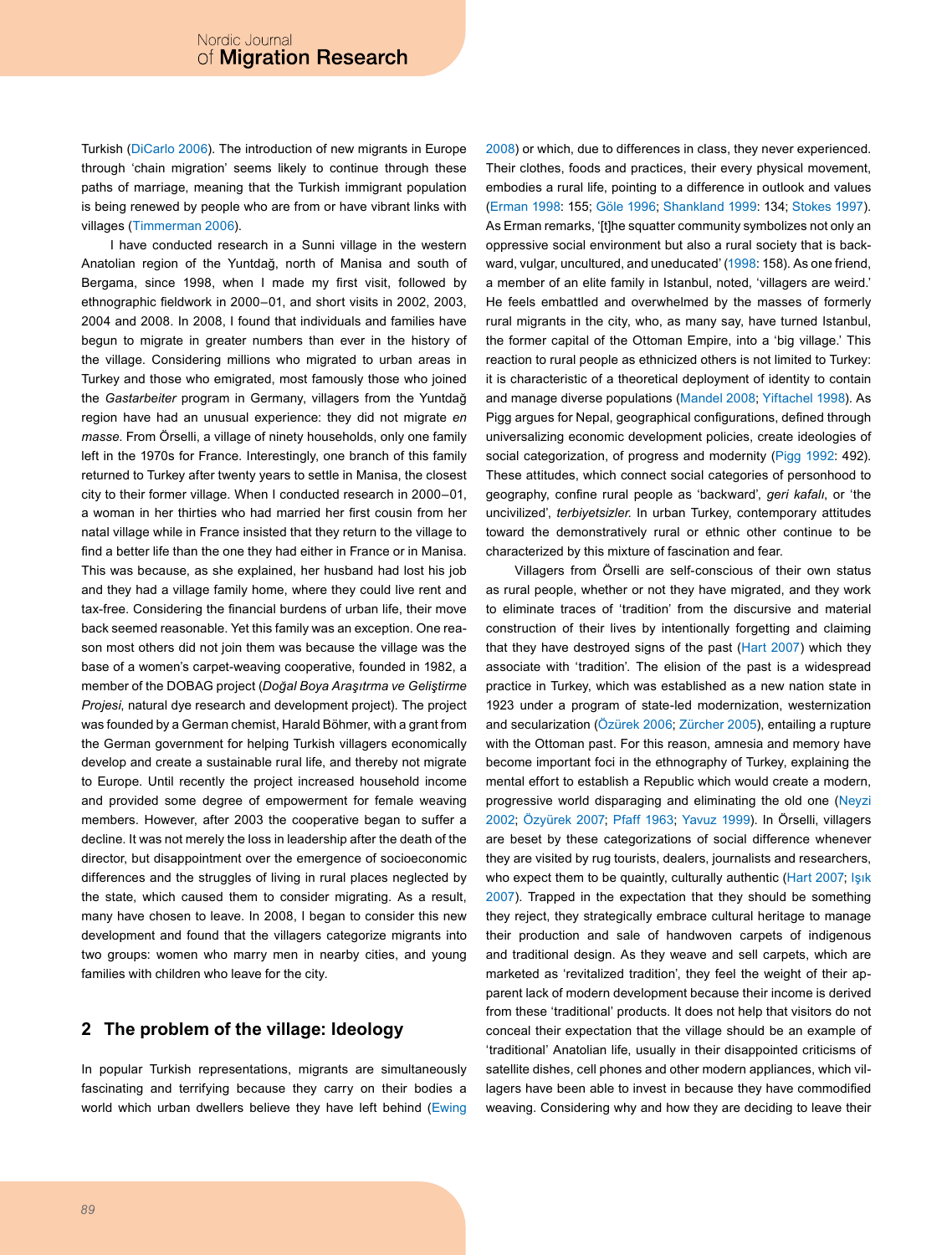village sheds light on the difficulties in managing rural and newly urban identities.

The construction of rural Turkish people as 'traditional' and/or 'backward' carries into places where people migrated, especially Europe, where their eastern, Islamic character further problematizes class identity [\(Ewing 2008](#page-7-2); [Mandel 2008](#page-7-0)). Even Turkish people in Europe have these prejudices. As Timmerman notes, many immigrant Turks seek Turkish spouses who grew up in Turkey because they are imagined to be more 'authentically' Turkish, less corrupted by Western European society and culture [\(2008:](#page-7-5) 134). While Turkish immigrants fetishize rural Anatolians as more authentic, Europeans, as Ewing argues, stereotype Turkish villages as places of patriarchal oppression and cultural backwardness, thereby creating a conceptual opposition to European progressive modernity, which justifies programmes for female emancipation and cultural development [\(2008\)](#page-7-2). In both national configurations of social progress and international visions of European modernity [\(Ewing 2008\)](#page-7-2) or cosmopolitanism [\(Mandel 2008\)](#page-7-0), legitimized through concerns about universal standards for human rights, rural people symbolically embody what is considered socially conservative, religiously reactionary and culturally authentic.

#### **3 The problem of the village: Material conditions**

When Harald Böhmer, the German chemist who established the DOBAG project, first visited the Yuntdağ in the early 1980s, the region was poor. As one elderly man in his nineties described it, '*millet fakirdi, fakir*!' (the people were poor, poor!) Leaning forward to make his point, he exclaimed, 'Lice crawled down our collars. You know what lice are, don't you!?' Women described the numbers of babies they lost to disease because they could not reach doctors. The one dirt road to the south flooded frequently; there was neither electricity nor running water (see also [Glassie 1993:](#page-7-17) 645). In comparison to other regions in Turkey, the Yuntdağ had not suffered the same degree of economic deprivation and ethnicized violence ([Hemmasi](#page-7-18) [& Prorok 2002](#page-7-18)), which helps explain why there was no push to leave the region. However, the villagers were unhappy because, as they are quick to add, their village was administratively connected to Bergama, a small market town. This town did not provide them with services. The villagers were attentive to how the state distributed resources and how regional governments provided services unequally. After they founded their cooperative, they petitioned to be connected to Manisa, which provided roads and electricity. They tackled other infrastructural projects through collective labour (*imece*) ([Beller-](#page-6-3)[Hann and Hann 2001](#page-6-3); [Delaney 1991](#page-6-4)). Cennet Deneri, the president of the cooperative, remarked that the villagers in Örselli are '*asabi*' or nervous and irritable. She explained that this was why they strove to change their village. Due to their efforts, the cooperative began to provide weaving families with more income. Additionally, herders

were able to earn cash by selling their sheep, milk and wool. Other sources of money came from seasonal cheese workshop labour for men, who had to travel far away for several months a year, and field labour for men, women and children hoeing and harvesting vegetables, tobacco and cotton in the fields near Manisa to the south.

Thus, before 1980, the villagers in this region were isolated. Despite its proximity to major cities in western Turkey such as Manisa and Izmir, the Yuntdağ was largely overlooked by the state. As one middle-aged man put it, 'the state has done nothing for me!' The villagers claim that this is because they have little water, no large and productive fields, little money and thus limited influence. In other words, as villagers describe things, visitors, including government officials, disparage their village by saying, '*burası hiç bir şey yok*', 'there is nothing here at all'. Not content to reject urban disparagements and the state's indifference, the villagers have struggled to be noticed by the state, as other scholars also remark is a characteristic of Sunni villages ([Shankland 1999](#page-7-6); [Sirman 1990\)](#page-7-19). By 2000, when I began my doctoral research, the villagers had grown accustomed to making money. Predictable weaving income helped families purchase consumer goods, marry their children in well-appointed houses, fund higher education and improve standards of living. After 2003, weavers began to lose interest when the cooperative lost its director and the enterprise began to suffer economic problems. By this time, the villagers had transformed their self-perception from lucky villagers who had found a market for their textiles to employees of a business which failed to provide them with benefits. This consequence of economic development in small-scale textile cooperatives and among independent weavers is well documented in other areas in the world [\(Colloredo-Mansfeld 1999](#page-6-5); [Cohen 1999](#page-6-6); [1998](#page-6-7); [Ehlers](#page-6-8) 2000).

Thinking of themselves as employees, weavers realize that weaving labour does not earn *sigorta*, health and retirement insurance, while men working in factories, a form of labour they equate with weaving, gain these benefits. Interestingly, while female weavers conceptualize *sigorta* as a right of citizenship, they do not fight for women's equal status with men, nor do they demand that weavers obtain recognition through increases in wages and benefits. Instead, knowing that wives are covered by their husband's plans, many women argued in 2008, 'Why not let the men work and we stay at home?' Indeed, this would be a quicker route to gaining the benefits they desire than petitioning the government or organizing a gendered labour movement. Their arguments show that they agitate for benefits without expecting to sacrifice or endure patiently, thereby fulfilling ideals of Islamic womanhood (Işık 2008; [Mahmood](#page-7-20) [2001\)](#page-7-20), and they do not expect to emancipate themselves from kinship roles and become full citizens who can live independently from gendered social roles ([Arat 1996\)](#page-6-9). For young women who embrace the dream of becoming an urban housewife who can avoid the hard labour of the village and of urban factory work, marriage and migration is a new patriarchal bargain [\(Kandiyoti 1988](#page-7-21)), a modernist woman's ambivalent emancipation ([Collier 1997\)](#page-6-10). They emancipate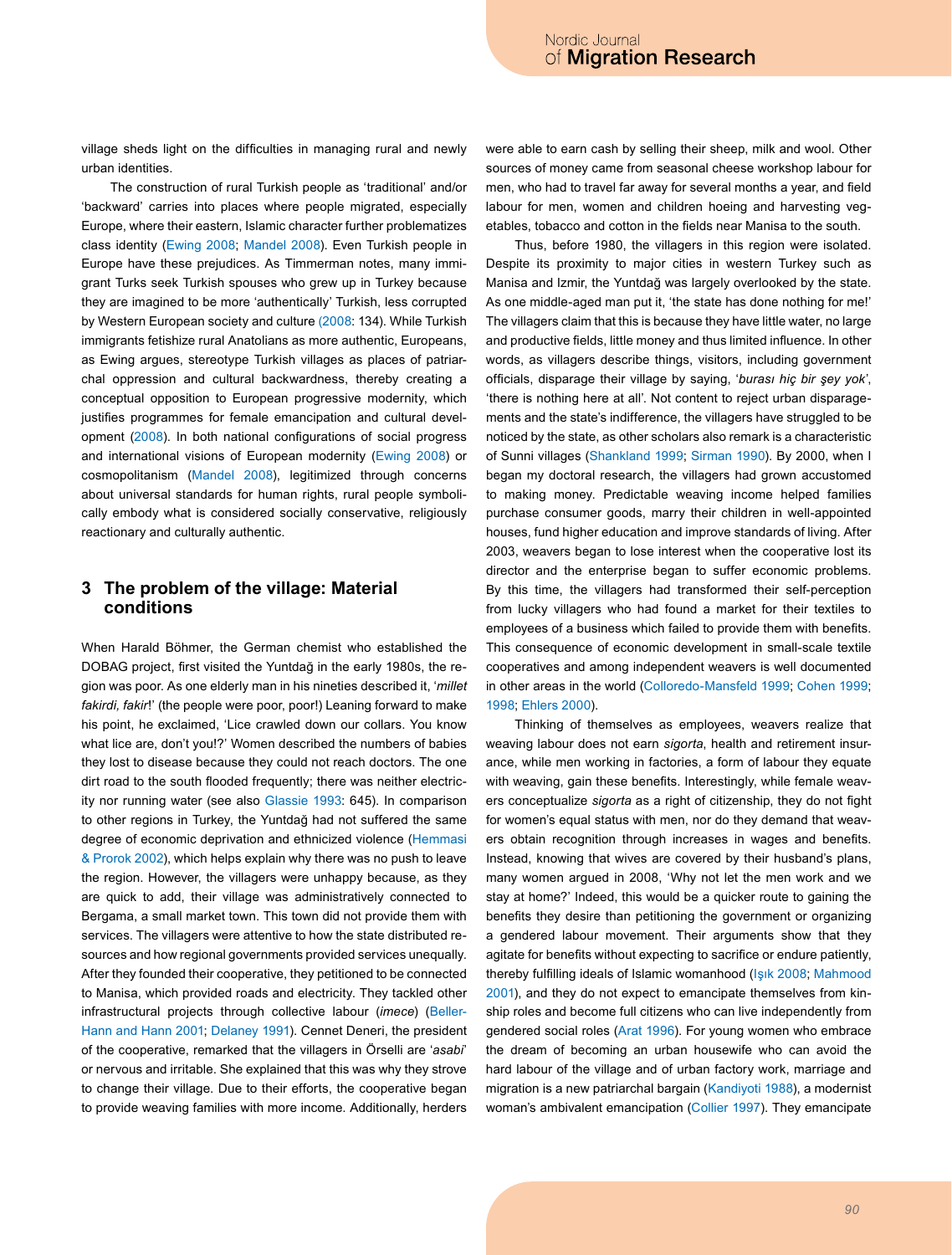themselves from their social association with rural drudgery, which marks them as low class, on the margins of modernity, the most reliable breadwinners of their households and therefore married to men who shamefully cannot care for them, raising children who most likely will struggle with a low status, little education and poverty. That is, migration releases women from association with the village and rural labour, and they obtain the benefits of urban life, while having husbands whom they expect will care for them. Naturally, many are disappointed when they discover they have to find work. As a new type of person (urban housewife), wage-earning labour is framed as a way to pass the time, even when it is conducted out of necessity, because men are expected to be the providers in the city.

Rural people from the Yuntdağ tend to move to cities that are close to their villages where they maintain ties with kin. As one village man said, 'Until about fifteen years ago, we didn't know about Manisa. Then a few people left and they found work. We learned how to work and live in Manisa, and then everyone started to go.' Yet, as they migrate and settle, they seek out a middle-class style of living, which is different from what several studies of female migrants in Turkey demonstrate in the stratification of migrant populations who live in shantytowns [\(Abadan-Unat 1982](#page-6-11); [Erman 1998](#page-6-2); [White 2004](#page-7-22)). The people I describe here do not settle in shantytowns or *gecekondu*  ([Karpat 1976](#page-7-23); [Şenyapılı 1991](#page-7-24)), though the term, and the space of these settlements, need to be problematized [\(Perouse 2004\)](#page-7-25). They strive to rent or own an apartment in middle-class neighbourhoods. Achieving this urban life requires investment of a sort that is only possible in marriage. While kin networks are among the strongest and most sustaining in maintaining ties and forms of assistance, as well as control and domination [\(Delaney 1991](#page-6-4); [Ilcan 1994\)](#page-7-26), village families work to establish their children in a stylish adulthood at marriage, but they do not expect to make these investments at other times. For this reason, establishing a new marital home is when many young men and women plan to create an urban life filled with material luxuries, which propel them from both rural drudgery and urban alienation. In other words, traditional marriage practices, which involve an intergenerational transfer of wealth, raises young people's statuses without cutting them from rural networks [\(Glazer](#page-7-27) [1979](#page-7-27); [Hart 2005\)](#page-7-28). In fact, combining marriage with migration further connects rural and urban areas to dense networks of kin who have made significant investments in their children's urban futures. Many parents expect to retire to the city, where their children will care for them in the comfortable apartments they have helped set up at their children's marriages. These traditional practices underpin and support modernist displays of status and style, a performance of modernity dependent on material goods [\(Liechty 2003](#page-7-29); [Schein](#page-7-30) [1999\)](#page-7-30), relocated in the city. However, life for those who marry and migrate, as my ethnographic stories of two young women show, is not always the easy, stylish life many had fantasized about while weaving carpets, kneading the bread dough and hauling firewood in the rural mountains.

### **4 Two forms of migration**

In describing recent migrations from the Yuntdağ, I distinguish between those who left as brides (*gelin gitmek*) and those who migrated (*göç etmek*). These categories come directly from my village informants, who had classified women into these two very different conceptual groups. In 2008, with Cennet, the president of the cooperative with whom I live in the village, I collected the names of 32 individuals, about 20 who had migrated with a spouse and children (i.e. those who had previously married and had children) and twelve who had migrated as brides, thus combining marriage and migration. The women of the first group had all married men from their native village. Due to the rigorously patrilocal nature of the village, women never import men to marry in their natal village. Due to the rigors of village life, including weaving carpets, women from other villages are reluctant to marry and migrate to a 'foreign' village. The women of the second group all married husbands from other villages. Villagers expect that spouses will be from the 'same' socioeconomic class, and for this reason (uneducated) villager women rarely marry (educated) men who are natives of cities, though this is changing. It is interesting to note that the villagers' conceptual categories of *gelin gitti* (left as a bride) and *göç etti* (migrated) explain the style of migration through the female role. This reflects their gendered understandings of marriage, which is connected to notions of migration and exile. From the villagers' standpoint, every married woman is in exile (*gürbet*), much as migrants are from their homeland [\(Delaney 1991](#page-6-4): 117). For those who left as brides, their path to migration followed that of any woman who marries, but extended this by putting them outside social and kin networks in the village. Those who *göç etti* or migrated left the village with their families, but they could easily return since they had a house in the village. Unmarried men who leave on their own to work have definitively neither migrated nor settled, since they are unmarried. They are only imagined as having migrated, that is, *göç*  etti when they settle with a wife in the city. However, village families never fully accept that their sons have left. Many have a lingering hope that their sons might return. Sons remain connected to their patrilines, which are in the village, while daughters join those of their husbands. Thus, the villagers' distinction between *gelin gitti* and *göç etti* is important to the notion of who belongs where and how their ties to the village are severed or maintained.

## *5 Gelin Gitti:* **She left as a bride**

Of those who migrated, or *gelin gitti* from 2001–08, two left for Menemen or villages attached to Menemen, one left for Savaştepe, another for Izmir, and the remaining eight left for Manisa. Although these figures are modest, the village itself is small, with a population of about 300. Because the young women who *gelin gitti* married men from another village, town or city, their marriages were less secure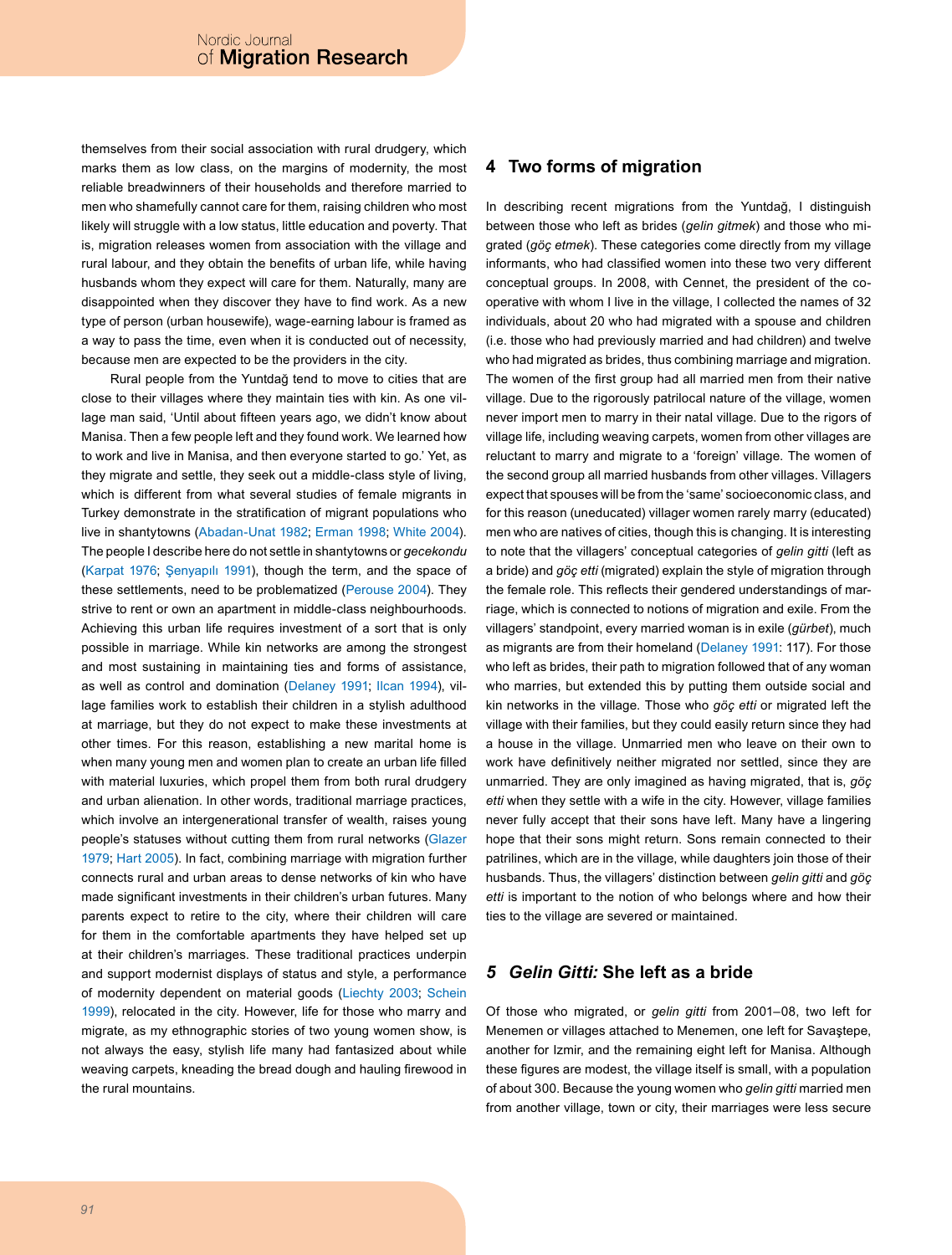than if they had remained in their natal village, where their family and friends could come to their assistance, or if they had married a young man from their natal village and moved to the city later. In the later case, the two would be linked through kinship in some manner, relatives from both sides of the family would keep in constant contact and the bride would be less isolated.

For young women who married and migrated, geographical distance and distance from kin networks loosens their channels of support. Thus, the more ambitious move results in the most personal pain, and unless a baby is born quickly, this type of marriage is the most likely to end in divorce. From the man's perspective, his marriage to a village girl enables him to permanently settle in the city, since his parents help him locate an apartment. If he were to marry in the village, even in the unlikely case that he brought a girl from another village to his own, his parents would have invested in building and furnishing a house, even if he moved to the city later. In short, the groom's parents must not have built a home for the bride to migrate to a city and *gelin gitti*. Thus, migration for the bride and groom entails a severing of ties, including losing a house, a very solid tie to a place. Though other young couples also live in the city, villagers tend to lose some of their connections with their peers, as well as adult relatives when they marry and migrate. Some women express a sense of loneliness and isolation. Young brides without children cannot leave their apartments easily or freely because they cannot be unaccompanied on the city streets. Two young friends would have to live in the same neighbourhood in order to visit or venture further into the city, so that they could meet up at one apartment without needing to travel a long distance alone. Many women have to wait until they have a baby to explore the city. Even a woman with a baby is accompanied, in a sense. There are many more problems, however, for the young couple living in semi-isolation. In particular, the husband, a young man with little education, has to find a job that will support a young household. Many couples seem to never get a footing even after decades, and after the birth of a couple of children (two being the optimum number). They move from place to place, rely on in-laws for financial assistance when the husband loses a job, and need perpetual child care assistance from paternal grandmothers, who often take their grandchildren back to the village and raise them for years at a time. Given these insecurities, one wonders why young people make this risky move and why parents support it.

Naciye and Hatice's stories illuminate the circumstances, attitudes and desires of village women who are tired of the troubles and struggles of village life and opt to marry and migrate, despite the risks. Naciye and Hatice's lives are interestingly intertwined. To contextualize their urban lives, I will briefly describe their village lives in 2000–01. Naciye lived close to her mother, with whom she wove carpets on a wooden loom. At night, Naciye was perpetually bent over her handiwork, making headscarves, knitted socks, crocheted towel edgings and embroideries for her *çeyiz* or trousseau for marriage. Hatice had a similar life, working with her mother weaving and creating her *çeyiz* during her free moments. Hatice was the first to marry a man from Maltaş. Hatice's mother's sister married a man from Maltaş, which enabled her to look and be seen while visiting, thereby exposing her to a larger pool of potential spouses. A few years later, Naciye found her husband through her friendship with Hatice. As Naciye described it, Hatice's husband's cousin visited her village to ask if there were any eligible young women. He was specifically interested in marrying a village girl. As I mentioned earlier, men and women expect and desire to marry a spouse who is in the same class as they understand it (i.e., are both from a village or have ties to a village), a similar status (i.e., never married or both divorced), of the same age group and with a similar educational background (an educated woman would not marry an uneducated man, for example). Although I did not talk to Naciye's husband because he was working at his factory job when I visited, I assume he was looking for a hardworking, well-behaved, obedient and inexperienced village girl ([Timmerman 2006\)](#page-7-5). Naciye said, 'He asked Hatice for my phone number and we talked on the phone, but since there was a wedding in the village at this same time, we had the chance to see each other as well.' After talking and seeing each other from a distance, his parents visited hers. The two families, through a series of visits and strategic gift exchanges, created a bond enabling the couple to create a relationship which led to their marriage.

Married to cousins, their mothers-in-law being sisters, Naciye and Hatice are connected in a new way. Not only have they become relatives as well as fellow villagers, they live in the same neighbourhood in the city. They are friends and accompany each other on their journeys through the city to the open market. They described their scheme to get jobs at a pickle factory in the late summer. Though they live in the city, their lives are as constrained as when they lived in the village. I commented on the fact that they lived close to the bus station, implying that they should know this route well since the buses to the villages leave from there. This is where they met me with much agonizing and trouble. Naciye said, 'I have never gone there alone. I cannot. My husband would not let me. I always go with someone, usually Hatice.' Women, especially young brides, cannot travel or work without the permission of their husbands. In the village women are free to move, but no young women leave the village alone to enter the uncultivated pasture which surrounds the area. In the city, women have less freedom of movement because they are surrounded by 'strangers' [\(Ilcan 1999](#page-7-31)). However, confinement in their houses and neighbourhoods in Manisa is not every woman's experience. I had hoped to visit Hatice's mother, for example, who had migrated with her husband and son, but Hatice said, 'She is out wandering about as usual.' Older women with adult children have more freedom of movement than young, childless brides, whose husbands and in-laws are concerned about the production of the next generation, as Erman also notes among migrants in urban Turkey [\(1998\)](#page-6-2). Even Hatice and Naciye's constricted lives were exciting for them, however. Naciye said that being able to travel (*gezmek*) about the city was the most surprising aspect of urban life.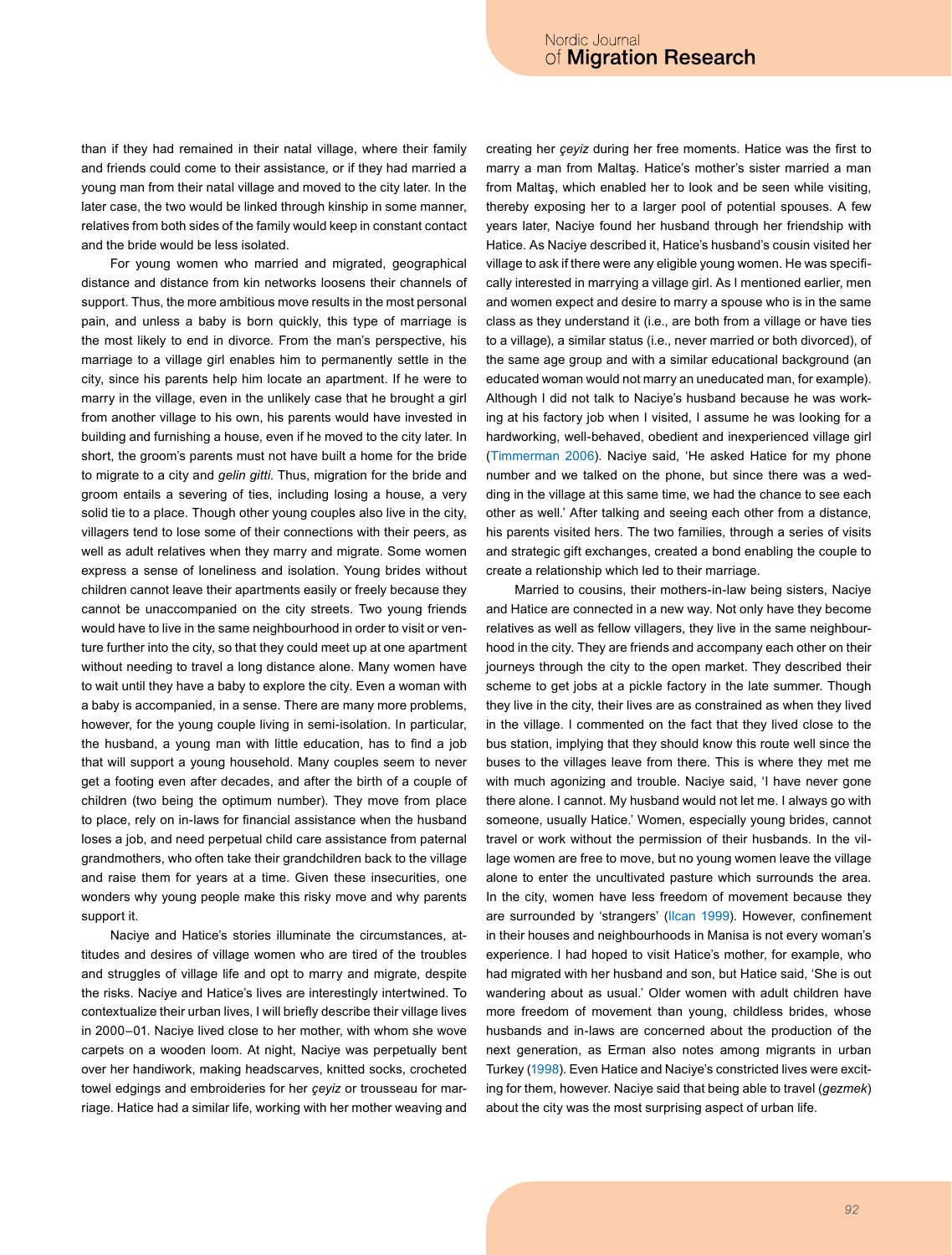Sitting with these young, childless brides, I asked how they compared life in the city to that in the village. They said that they are more 'comfortable' or *rahat* in Manisa because there is no carpet weaving. They were excited about this point. They said, 'In the village there is a lot of work (*iş çok*) in Manisa there is no work (*iş yok*).' They both explained that their husbands work and they stay at home, and that, unlike in the village, in the city everything is available. In addition, both husbands have *sigorta*, health and retirement insurance. Their assessment of urban life focused on the services that the state makes available and on access to the open market, thus on the neoliberal economy. Naciye explained that with carpet weaving it is difficult – there are problems in the village with people complaining: 'You are uncertain about the amount of money you will get, and there is no insurance (*sigorta*).' Both said that the reason families have left is because they want to 'escape from carpet weaving'. They predicted that only the elderly would remain to weave. 'But young women will all marry away from the village.' In other words, from their standpoint, the carpet-weaving cooperative, which the founders had hoped would help emancipate women by helping them earn money (Anderson 1998), would fail because no young women wanted to continue weaving. Hatice and Naciye predict that other young women would also use marriage as a means of escaping rural drudgeries associated with weaving. In fact, many in the village hold the same opinion. It was clear that they found weaving, village labour and the intrusiveness of gossip and discord oppressive. Faced with women's responsibilities in the village, Hatice said, '*Bıçağım attım, evlendim*' (I threw down the knife [used to cut the knots on carpets] and got married).

I was curious how they made the decision to leave the village, marry and migrate. I imagined that they would have mulled this over, weighing the benefits of village life against the potential disadvantages of the city. I asked them if they wanted to live in Manisa and how they decided to live there. To my surprise, Hatice remarked, *fark etmez*, 'It doesn't matter.' She was willing to go to Manisa or to stay in the village upon marrying. Of course, she pointed out there are big differences between the two places, but she claimed, 'It didn't really matter.' As Hatice put it, 'This was my destiny.' Hatice's response may be confusing to readers expecting to find empowered female ambition or expressions of agency and resistance to patriarchal strictures [\(Hegland 1998\)](#page-7-32). Muslim women's culturally framed expressions of agency defy individualistic resistance, of those who strive against obstacles and overcome them, or desire personal fulfilment and work to achieve it. As Mahmood argues, modest and sober expressions are forms of agency, which work within cultural traditions, which do not value a secular, liberal framework in which the individual is encouraged to act autonomously [\(2001](#page-7-20)). As Işık notes of weavers in Konya, *sabır* or patience is the idiom through which women conceptualize their labour for the betterment of their families, as they seek to obtain a state of inner peace through resolve (2008). In a similar manner, these young women made choices that revealed their strategic interests in leaving rural life, but they accepted their

circumstances, or at least expressed their resolve, rather than their ambition. Hatice's remark that 'it didn't matter' seemed to fit a pattern in avoiding individualistic desire. Nevertheless, it is important to recognize the risk she took in marrying outside the village and migrating, which I have described as ambitious.

The transition from village woman to city woman is fraught with class considerations and the potential of humiliation when one's rural origins are inadvertently revealed. Village women expect that when they agree to marry a man who is employed and has an apartment in Manisa, they will be released from the drudgery of village labour, as well as a personal association with rurality. They describe these choices as liberating, since it allows them to rest in comfort at home while their husbands labour, frustrating western feminist perspectives of female emancipation. Unlike the drudgery of village labour, which is focused on women's skills such as weaving but which receive no recognition by the state, men's factory labour is more prestigious because the state provides retirement and health insurance. Thus, as many said, 'We like city life because the men work and we sit at home.'

### **6 Göç Etti**

While the choices of young women to combine marriage with migration demonstrate their ambitions for a different life, for young families the necessities of modern life include education for their children. They therefore see rural life as no longer sustainable, since employment requires education, and for that they must leave in order to send their children to school. When I did my research in 2000–01, I was struck by the consistency among the villagers about what constitutes a good life. It seemed there was a single path which everyone wanted to follow: get married, have children, become a household and obtain work to send the children to the required eight years of elementary education, after which the girls weave and the boys work in cheese workshops leading to their marriage. It was not the case that every person followed this path, but it was the ideal. Now, other options have presented themselves: leave the village forever, commute to a factory in Manisa, migrate temporarily, stay in the village but prepare one's children for migration or remain.

What is most interesting is the fact that not everyone wants 'urban modernity,' and many are reflective about these choices. While some wives say, 'It is better if the men work and we stay at home,' others say, 'I could never do it, stay in an apartment all day. I like my village. I like weaving.' Husbands are nostalgic for a time when they could 'wander' in the villages and get by with occasional wage labour. They say they miss the openness and freedom in the countryside. As one husband said, 'You feel your chest expanding here, not like in the city, where it is oppressively crowded with people and buildings.' Families who decide to have the husband commute to factory jobs face the inevitable move to the city with regret. As another man remarked, 'It was too exhausting, we had to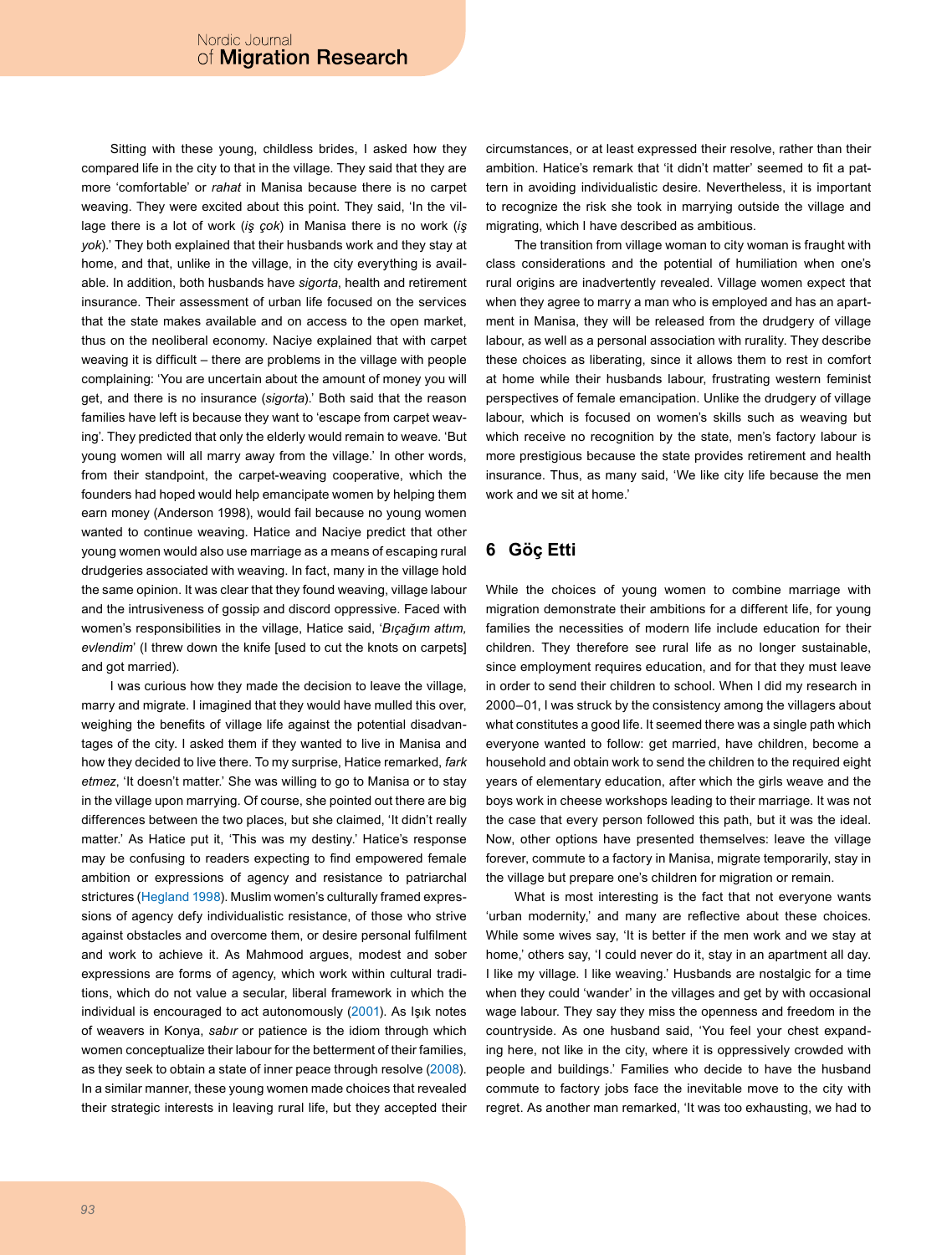move.' They complain that, in the city, 'Everything requires money.' These young families are not financially launched into adulthood through a combination of marriage and migration and therefore they often suffer economically. Men's invigorated critique of urban life is demonstrated by their new cooperative in the Yuntdağ. A group of drivers established a minibus cooperative, which, as one driver argued, enables villagers to travel with greater ease to the city, children to commute to high school and men to find suitable employment as drivers. This new cooperative showed how the villagers continue to consider how they can make rural life more accessible to the cities and sustainable at home.

### **7 Conclusion**

In the western Anatolian region of the Yuntdağ, villagers have struggled to develop their region economically and create an infrastructure that will sustain village life. In their collaborative work with foreigners in the carpet-weaving cooperative, they demonstrate their agency in making rural life sustainable in a world in which luxuries and comforts, media and commodities are available. After many decades, their commitment to the cooperative is waning because weavers understand that men's wage labour includes *sigorta*, health and retirement insurance, but theirs does not. Since the state ignores women's labour in small workshops and enterprises ([Arat](#page-6-9) [1996](#page-6-9); Işık 2007), women themselves are realizing that they would be better off if their husbands did the work. While older village women argue that rural life has its benefits and freedoms, young women who have laboured beside their mothers as unrecognized weavers feel differently. Many are therefore abandoning rural life in favour of being urban housewives.

Making the transition to the city requires careful strategic management of the self, as well as resources and networks. Rural identities, which are displayed on the body, need to be hidden due to prejudices against rural Anatolians. Neighbourhood choice points to origins, and for this reason villagers scrimp and save to pay the rent in lower middle-class neighbourhoods. These investments are difficult unless marriage and migration are connected because families invest in their children's new marital homes. For this reason, marriage practices, which always involve careful financial negotiations and the creation of new social networks between the bride and groom's families, can be stretched to include investments in urban property or assistance with rent. Young women who expect that marriage is '*gürbet*', exile, are willing to intensify this painful separation with physical distance. By accepting a loosening of family ties, they gain new marital luxuries, as well as a release from rural drudgeries. Back in the village, people actively debate the pros and cons of rural versus urban life. However, the state's lack of interest and involvement in rural society, as well as the cooperative's inability to afford the investment in health and retirement insurance, convinces many to leave.

**Kimberly Hart** earned her doctorate in Social-Cultural Anthropology at Indiana University in 2005. Her work on a women's carpet-weaving cooperative, Islamic modernity and modernization in a village in Turkey includes the following recent publications: 'Performing Piety and Islamic Modernity in a Turkish Village', *Ethnology*, 2007, 46(4); and 'Love by Arrangement: The Ambiguity of 'Spousal Choice' in a Turkish Village', *Journal of the Royal Anthropological Institute,* 2007, 13: 345–62. She is also an ethnographic film-maker and photographer.

#### **References**

- <span id="page-6-11"></span>*Abadan-Unat, N 1982, 'The effects of International Labor Migration on women's roles: the Turkish case'. in Sex roles, fam-*
- *ily and community in Turkey, (ed.) Ciğdem Kağıtçıbaşı, Indiana University Turkish Studies, Bloomington, vol. 3, pp. 207–236.*
- *Anderson, J 1998, Return to Tradition. Washington University Press, San Francisco.*
- <span id="page-6-9"></span>*Arat, Y 1996, On gender and citizenship in Turkey. Middle East Report vol. 198, (Jan.- Mar.), pp. 28–31.*
- <span id="page-6-0"></span>*Ayata, B & Yükseker, D 2005, 'A belated awakening: national and international responses to the internal displacement of Kurds in Turkey', New perspectives on Turkey, vol. 32, pp. 5–42.*
- <span id="page-6-3"></span>*Beller-Hann, I & Hann, C 2001, Turkish region: state, market and social identities on the East Black Sea Coast, James Currey, Oxford.*
- <span id="page-6-7"></span>*Cohen, J 1998, 'Craft production and the challenge of the global*

*market: an Artisans' cooperative in Oaxaca, Mexico', Human Organization, vol. 57, no. 1, pp. 74–82.*

- <span id="page-6-6"></span>*Cohen, J 1999, Cooperation and Community. University of Texas Press, Austin.*
- <span id="page-6-10"></span>*Collier, J 1997, From duty to desire: remaking families in a Spanish Village, Princeton University Press, Princeton.*
- <span id="page-6-5"></span>*Colloredo-Mansfeld, R 1999, The native leisure class, The University of Chicago Press, Chicago.*
- <span id="page-6-4"></span>*Delaney, C 1991, The seed and the soil, University of California Press, Berkeley.*
- <span id="page-6-1"></span>*DiCarlo, L 2006, 'Migration from Giresun to the United States: the role of regional identity', International Journal of Turkish Studies, vol. 12, no. 1&2, pp. 133–143.*
- <span id="page-6-8"></span>*Ehlers, TB 2000, Silent looms: women and production in a Guatemalan Town (revised edition), Westview Press, Boulder.*
- <span id="page-6-2"></span>*Erman, T 1988, 'The impact of migration on turkish rural women:*